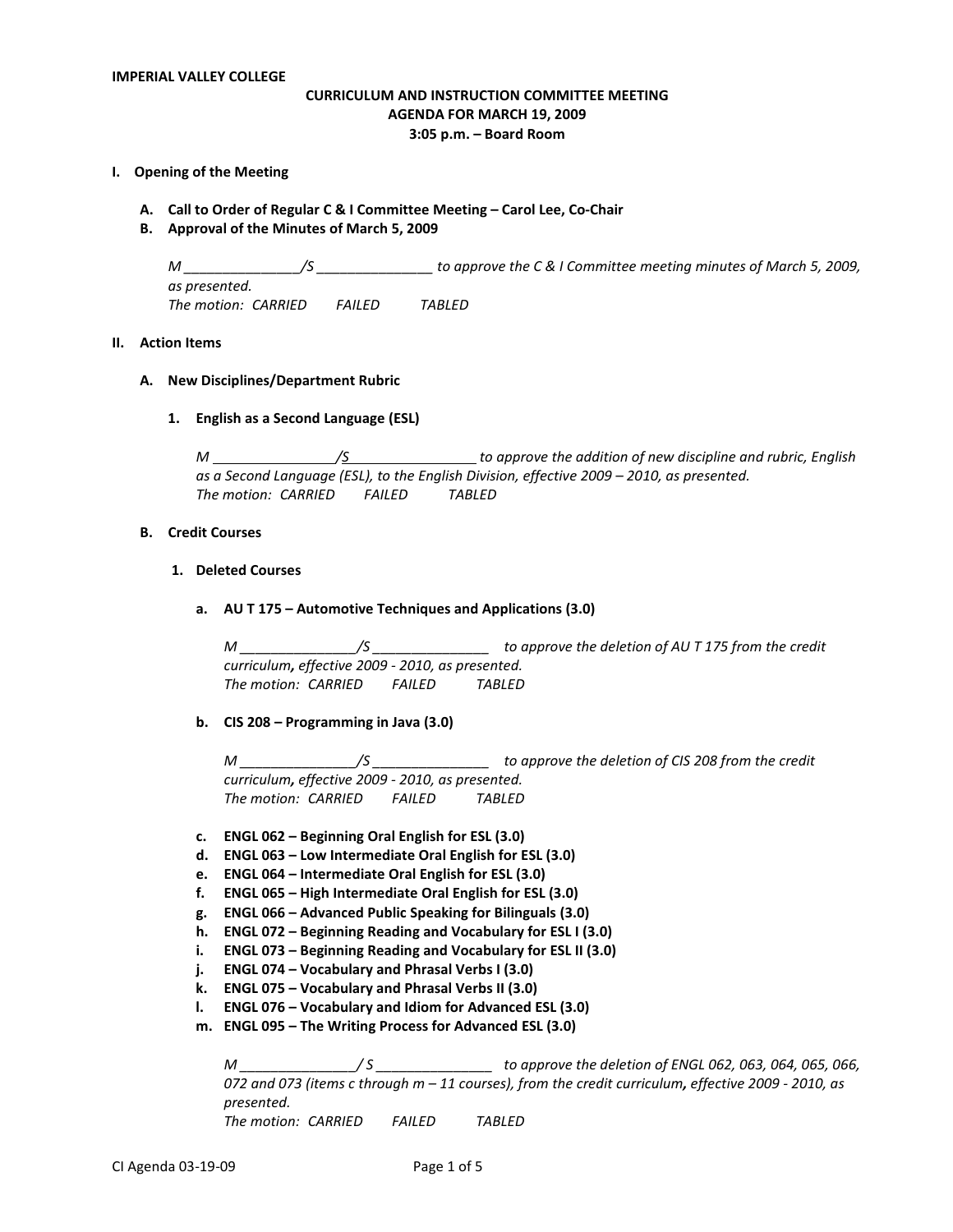- **n. WELD 075 – Basic Shop Skills (3.0)**
- **o. WELD 081 – Flux Core Arc Welding Techniques (1.0)**
- **p. WELD 240 – Pipe and Structural Welding (5.0)**
- **q. WELD 250 – Welder Qualification and Blue Print Reading (3.0)**

*M \_\_\_\_\_\_\_\_\_\_\_\_\_\_\_/ S \_\_\_\_\_\_\_\_\_\_\_\_\_\_\_ to approve the deletion of WELD 075, 081, 240 and 250, from the credit curriculum, effective 2009 - 2010, as presented. The motion: CARRIED FAILED TABLED*

## **2. Revised Courses**

- **a. ART 112 – Design (3.0)**
- **b. ART 120 – Beginning Drawing (3.0)**
- **c. ART 160 – Graphic Design (3.0)**

*M \_\_\_\_\_\_\_\_\_\_\_\_\_\_\_/ S \_\_\_\_\_\_\_\_\_\_\_\_\_\_\_ to approve the revision of the course outline for ART 120, and textbook upgrades for ART 112 and 160, effective 2009 - 2010, as presented. The motion: CARRIED FAILED TABLED*

- **d. BUS 132 – Business Management (3.0)**
- **e. BUS 144 – Principles of Marketing (3.0)**
- **f. BUS 260 – Business Communications (3.0)**

*M \_\_\_\_\_\_\_\_\_\_\_\_\_\_\_/ S \_\_\_\_\_\_\_\_\_\_\_\_\_\_\_ to approve the revision of the course outline for BUS 132 and 144, and textbook upgrades for BUS 260, effective 2009 - 2010, as presented. The motion: CARRIED FAILED TABLED*

- **g. ECON 101 – Intro to Micro Economics (3.0)**
- **h. ECON 102 – Intro to Macro Economics (3.0)**

*M / S to approve the revision of the prerequisite to add intermediate algebra (MATH 090), for ECON 101 and ECON 102, effective 2009 – 2010, as presented. The motion: CARRIED FAILED TABLED*

- **i. ESL 001 – Grammar and Composition for ESL 1 (5.0) (Formerly ENGL 091)**
- **j. ESL 002 – Grammar and Composition for ESL 2 (5.0) (Formerly ENGL 092)**
- **k. ESL 003 – Grammar and Composition for ESL 3 (5.0) (Formerly ENGL 093)**
- **l. ESL 004 – Grammar and Composition for ESL 4 (5.0) (Formerly ENGL 094)**
- **m. ESL 010 – ESL Language Laboratory (1.0) (Formerly ENGL 050)**
- **n. ESL 023 – ESL Reading 1 (3.5) (Formerly ENGL 084)**
- **o. ESL 024 – ESL Reading 2 (3.5) (Formerly ENGL 085)**

*M /S to approve the revisions to the title, recommended companion course, description, scope and content, and textbook upgrades for ESL 001, 002, 003, 004, 010, 023, and 024 (items i through o – 7 courses), effective 2009 – 2010, as presented. The motion: CARRIED FAILED TABLED*

**p. SPAN/HUM 262 – Introduction to Chicano/a Studies (3.0)**

*M* <u>*<i>\_\_\_\_\_\_\_\_\_\_\_/S* \_\_\_\_\_\_\_\_\_\_\_\_\_\_\_\_\_\_to approve the revisions to the course title, description,</u> *scope and content, and textbook upgrades for SPAN/HUM 262), effective 2009 – 2010, as presented. The motion: CARRIED FAILED TABLED*

- **q. WELD 100 – Welding Technology (5.0) (Formerly WELD 130)**
- **r. WELD 101 – Gas Tungsten Arc Welding on Plate (3.0) (Formerly WELD 160)**
- **s. WELD 102 – Arc Welding on Plate (5.0) (Formerly WELD 220)**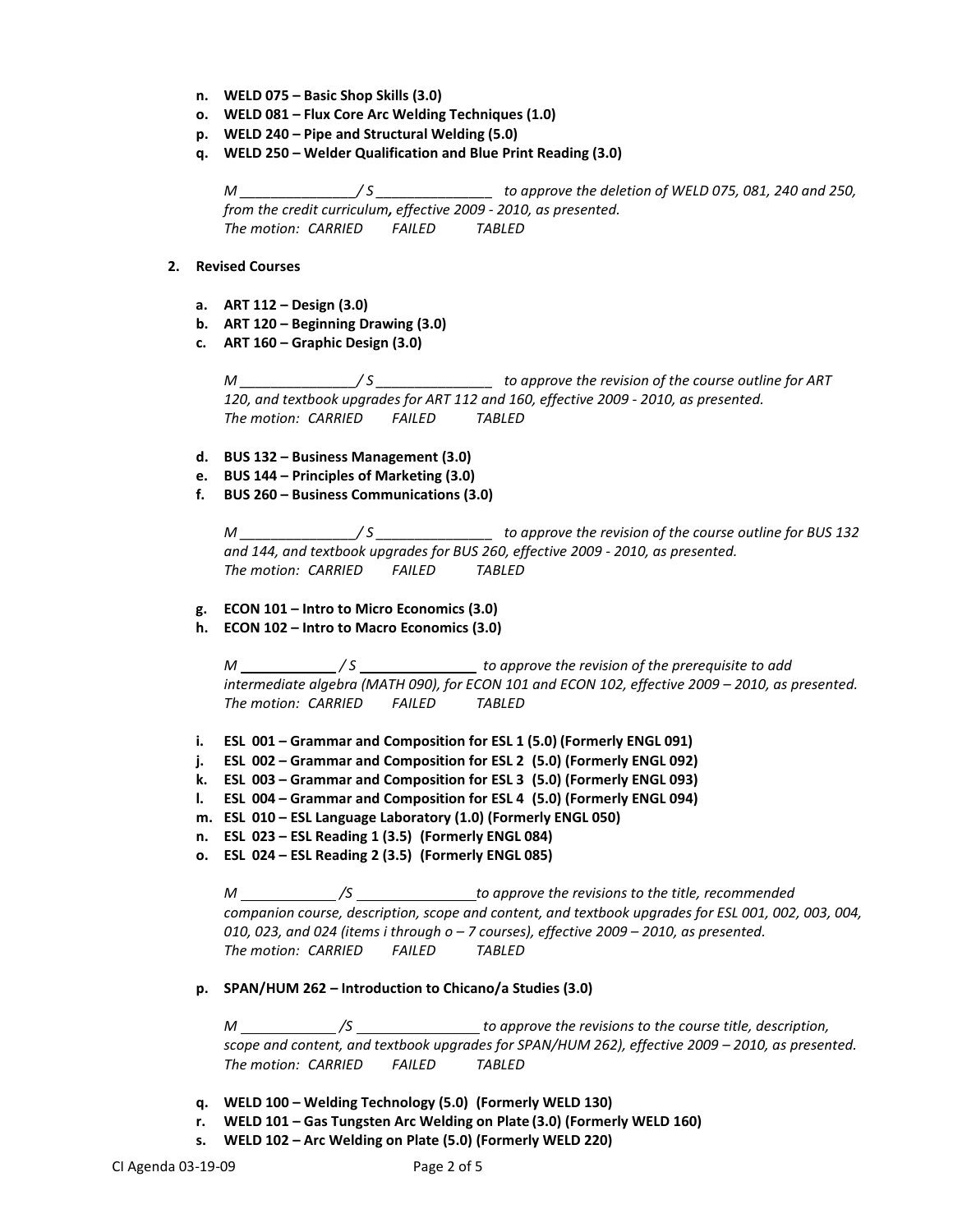*M /S to approve the revisions to the course number, title, description, scope and content, and textbook upgrades for WELD 100, 101 and 102 to comply with American Welding Society accreditation standards, effective 2009-10, as presented. The motion: CARRIED FAILED TABLED*

#### **3. New Courses**

- **a. ESL 005 – Grammar and Composition for ESL 5 (5.0)**
- **b. ESL 011 – Speaking and Listening for ESL 1 (5.0)**
- **c. ESL 012 – Speaking and Listening for ESL 2 (5.0)**
- **d. ESL 013 – Speaking and Listening for ESL 3 (5.0)**
- **e. ESL 014 – Speaking and Listening for ESL 4 (5.0)**
- **f. ESL 015 – Speaking and Listening for ESL 5 (5.0)**
- **g. ESL 025 – ESL Reading 3 (3.0)**
- **h. ESL 029 – News and Current Events for ESL (1.0)**
- **i. ESL 031 – Verb Review 1 (1.0)**
- **j. ESL 032 – Verb Review 2 (1.0)**
- **k. ESL 033 – Verb Review 3 (1.0)**
- **l. ESL 034 – Verb Review 4 (1.0)**
- **m. ESL 035 – Verb Review 5 (1.0)**
- **n. ESL 036 – Verb Review 6 (1.0)**
- **o. ESL 037 – Verb Review 7 (1.0)**
- **p. ESL 038 – Verb Review 8 (1.0)**
- **q. ESL 041 – Conversation 1 (1.0)**
- **r. ESL 042 – Conversation 2 (1.0)**
- **s. ESL 043 – Conversation 3 (1.0)**
- **t. ESL 044 – Conversation 4 (1.0)**
- **u. ESL 045 – Conversation 5 (1.0)**
- **v. ESL 051 – Pronunciation 1 (1.0)**
- **w. ESL 052 – Pronunciation 2(1.0)**
- **x. ESL 053 – Pronunciation 3 (1.0)**
- **y. ESL 054 – Pronunciation 4 (1.0)**
- **z. ESL 055 – Pronunciation 5 (1.0)**
- **aa. ESL 060 – Vocabulary 1 (1.0)**
- **bb. ESL 061 – Vocabulary 2 (1.0)**
- **cc. ESL 062 – Vocabulary 3 (1.0)**
- **dd. ESL 063 – Vocabulary 4 (1.0)**
- **ee. ESL 064 – Vocabulary 5 (1.0)**
- **ff. ESL 065 – Vocabulary 6 (1.0)**
- **gg. ESL 066 – Vocabulary 7 (1.0)**
- **hh. ESL 067 – Vocabulary 8 (1.0)**
- **ii. ESL 066 – Vocabulary 9 (1.0)**
- **jj. ESL 069 – Vocabulary 10 (1.0)**

*M \_\_\_\_\_\_\_\_\_\_\_\_\_/S* \_\_\_\_\_\_\_\_\_\_\_\_\_\_\_\_\_\_\_\_\_\_to approve the addition of ESL 005, 011, 012, 013, 014, *015, 025, 029, 031, 032, 033, 034, 035, 036, 037, 038, 041, 042, 043, 044, 045, 051, 052, 053, 054, 055, 060, 061, 062, 063, 064, 065, 066, 067, 068, and 069 (items a through jj – 36 courses) as new courses to the credit curriculum, effective 2009-10, as presented. The motion: CARRIED FAILED TABLED*

#### **kk. PD 120 – College Success Skills (3.0)**

*M \_\_\_\_\_\_\_\_\_\_\_\_\_\_\_/S \_\_\_\_\_\_\_\_\_\_\_\_\_\_\_ to approve the addition of PD 120 to the credit curriculum, effective 2009 – 2010, as presented. The motion: CARRIED FAILED TABLED*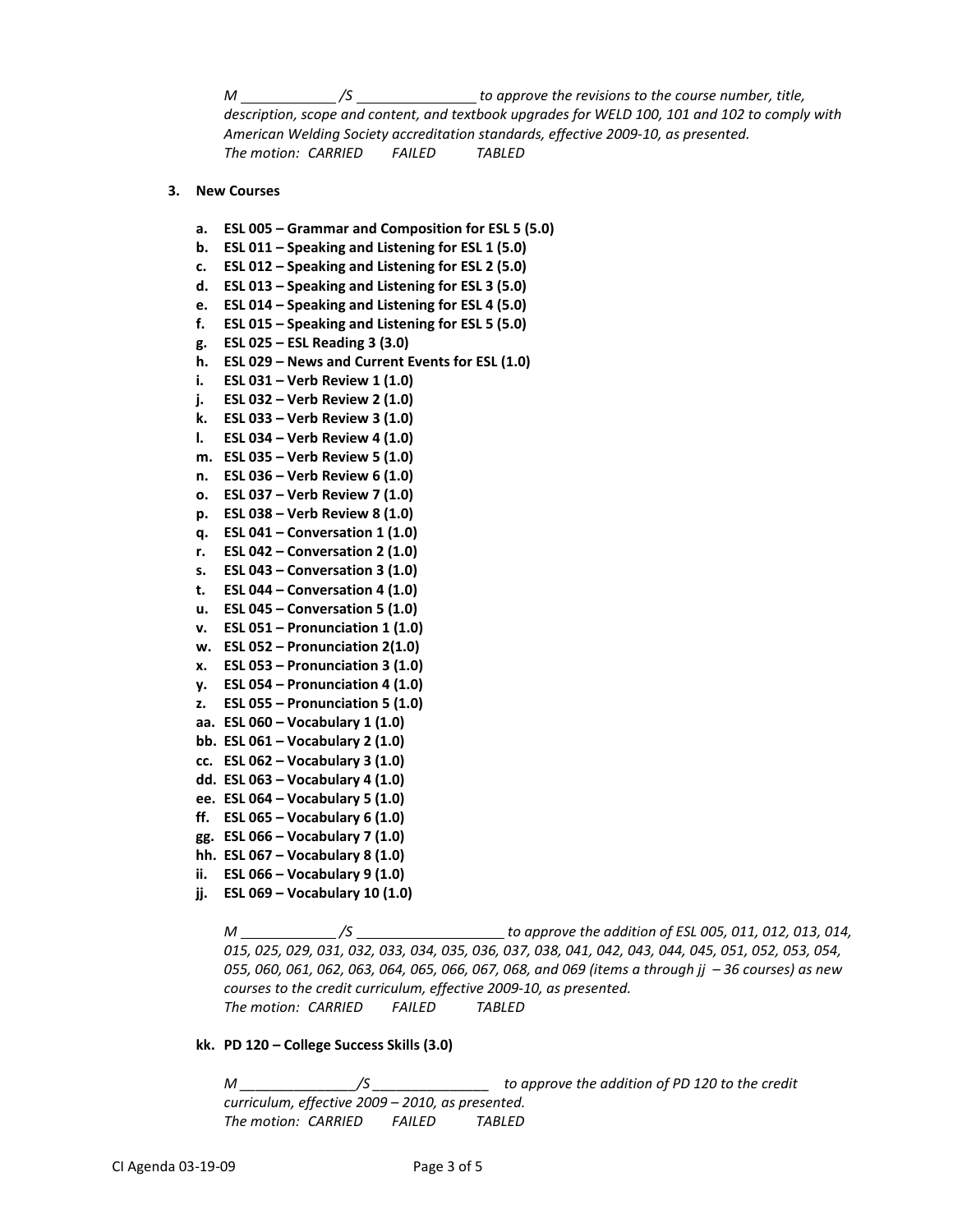# **ll. WELD 103 – Arc Welding on Pipe (3.0) mm. WELD 104 – Gas Tungsten Arc Welding on Pipe (3.0) nn. WELD 105 – Flux Core Arc Welding Techniques (3.0)**

*M \_\_\_\_\_\_\_\_\_\_\_\_\_\_\_/S \_\_\_\_\_\_\_\_\_\_\_\_\_\_\_ to approve the addition of WELD 103, 104 and 105 to the credit curriculum as major and certificate requirements to comply with American Welding Society accreditation standards, effective 2009 – 2010, as presented. The motion: CARRIED FAILED TABLED*

# **C. Majors and Certificates**

### **1. Revised Majors**

**a. CIS Major**

*M /S to approve the revisions to the CIS major, effective 2009 – 2010, as presented. The motion: CARRIED FAILED TABLED*

### **b. Social Science Major**

*M /S to approve the revisions to the Social Science major, effective 2009 – 2010, as presented. The motion: CARRIED FAILED TABLED*

# **b. Welding Technology Major**

| М                                    |               | to approve the revisions to the Welding Technology major, |
|--------------------------------------|---------------|-----------------------------------------------------------|
| effective 2009 - 2010, as presented. |               |                                                           |
| The motion: CARRIED                  | <i>FAILFD</i> | TABLED                                                    |

## **2. Revised Certificate**

# **a. CIS Certificate**

*M /S to approve the revisions to the CIS certificate, effective 2009 - 2010, as presented. The motion: CARRIED FAILED TABLED*

## **b. Welding Technology Certificate**

*M /S to approve the revisions to the Welding Technology certificate, effective 2009 - 2010, as presented. The motion: CARRIED FAILED TABLED*

## **D. General Catalog (Textual, Major and Certificate Items)**

## **1. Grading System Statement (2008 – 2009 General Catalog, p. 24)**

*M /S to approve the revisions to the Grading System statement to include the deletion of the "Credit/No Credit" statements and the addition of the "Pass/No Pass" statements as per the Education Code, effective 2009 – 2010, as presented. The motion: CARRIED FAILED TABLED*

# **III. Discussion Items**